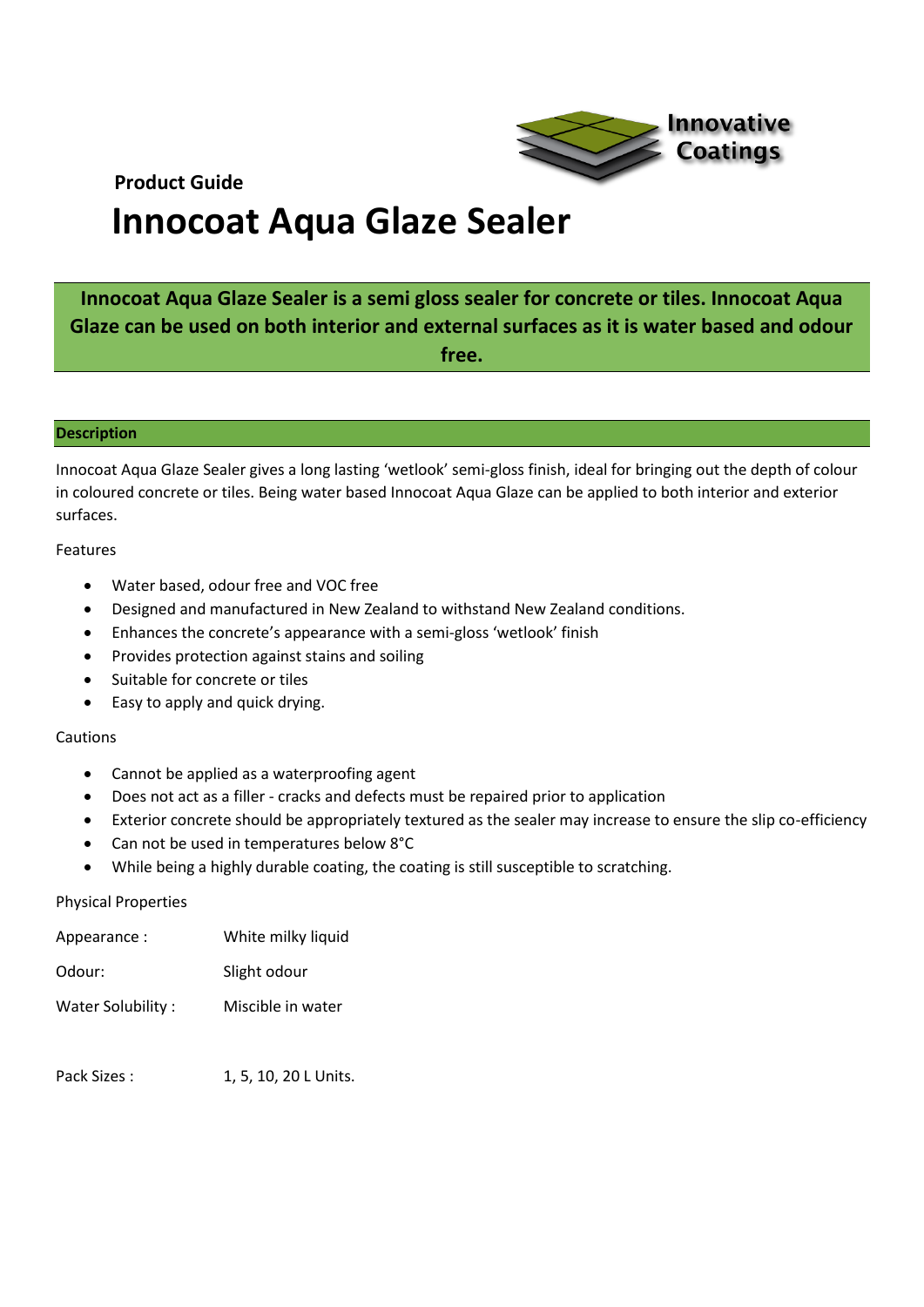

## **Innocoat Aqua Glaze Sealer**

### Precautions

- Do not seal any concrete less than 28 days old
- Do not apply to any surface that has previously been treated with another product, ie other sealers, curing compounds, etc
- Do not apply to highly burnished floors
- Do not seal concrete if the concrete temperature is below 8°C or above 30°C
- Do not apply to concrete surfaces that are not completely dry, not just surface dry.
- Do not dilute.
- Any cracks, pitting or pinholes must be treated prior to application
- Any spills must be cleaned up immediately to avoid staining

### Preparation

It is recommended that a test area is undertaken before application to ensure the sealer adheres correctly to the surface and provides the required finish.

Prior to application it is important to ensure that Innocoat Aqua Glaze Sealer can be applied to the concrete surface. A simple "water test" will quickly show if the surface will accept the coating.

- Drop a small amount of water on the concrete surface.
- If the water darkens (ie penetrates) the concrete within  $15 30$  seconds the concrete is likely to accept the sealer
- If the water beads on the surface this indicates that the concrete has high surface tension (too dense) and is not suitable for sealing with Innocoat Aqua Glaze Sealer.
- The beading could be due to previous treatments with other sealing compounds or contaminants. These must be removed prior to any sealer application.

Once it is confirmed that Innocoat Aqua Glaze Sealer can be applied prepare the concrete surface as follows;

## New concrete surfaces :

• Prepare by a light acid etch using Innocoat SyT Etch and waterblast with 2000 p.s.i to remove any laitance.

## Old concrete surfaces :

Any existing coatings must be removed by grinding, followed by the water test to ensure all remnants have been removed

Any contaminated areas should be treated with the appropriate cleaning agents and pass the water test prior to application of the sealer. When any coatings have been removed and contaminated areas treated, lightly acid etch with Innocoat SyT Etch and rinse thoroughly with fresh water.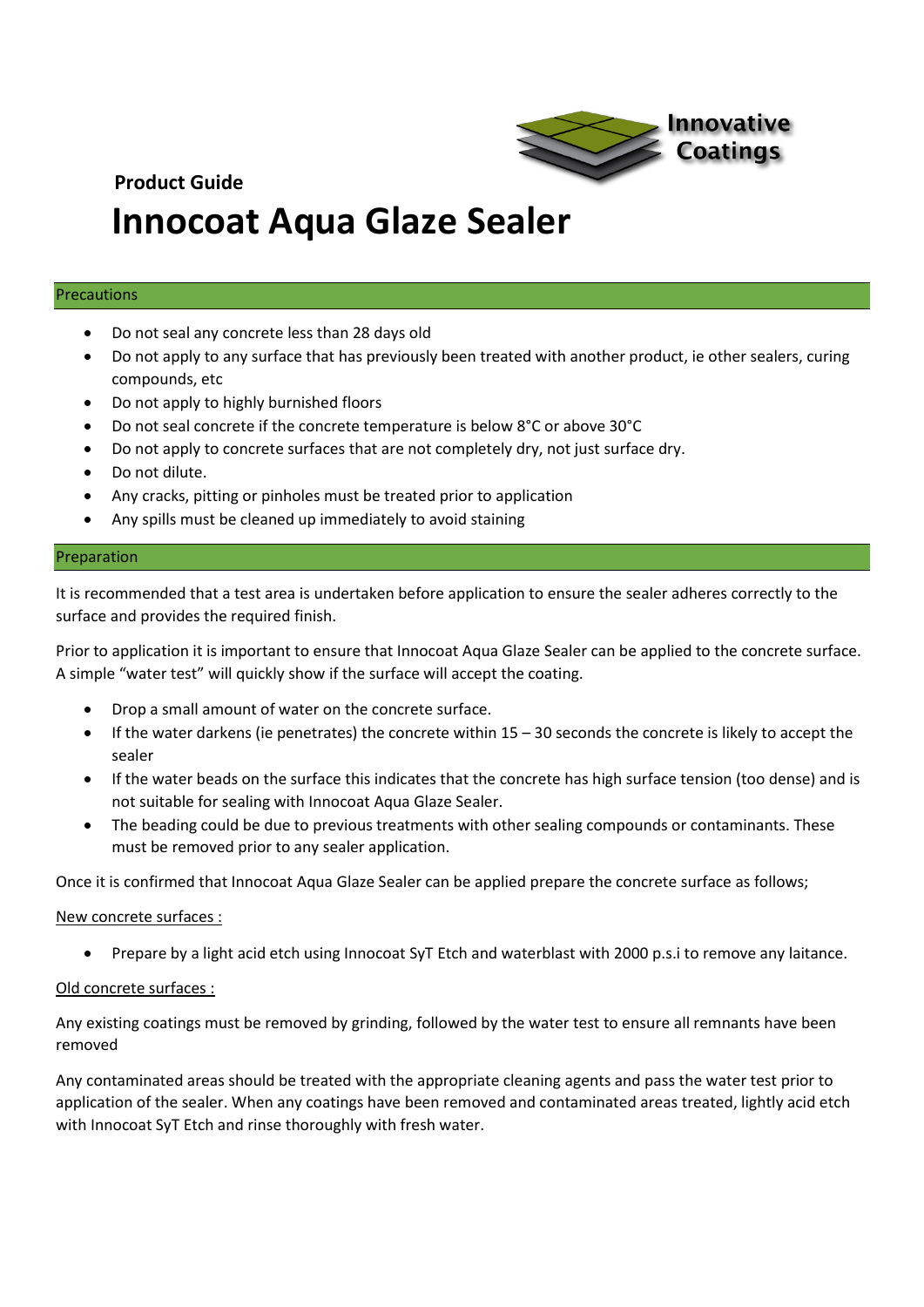

## **Innocoat Aqua Glaze Sealer**

#### Equipment

Innocoat Aqua Glaze Sealer can be applied with any of the following;

Soft bristle broom – recommended for textured surfaces

Roller – Use carefully to ensure even application. Use a 5mm mohair nap or similar, recommended for smooth interior surfaces. Microfibre mop can be used for second or subsequent coats

Paint tray

Safety Equipment – see Personal Protective Equipment section

#### Application

New concrete MUST BE FULLY CURED (at least 28 days after pouring) and then prepared as outlined above.

- Apply in thin coats, avoid pooling
- Apply a minimum of 2 coats. Porous or ground concrete may require a third coat to form an even surface coating
- Drying time between coats is usually 4 6 hours after application.
- Apply next coat within 24 hours, if longer a light sanding between coats is recommended.
- Allow 24 hours curing time before use.

#### Coverage

• approx.  $8 - 12$  m<sup>2</sup>/ L depending on porosity and texture of the surface

Clean-Up All equipment can be cleaned with water.

#### Storage and Handling

Handling : Suitable protective clothing must be worn – Refer Personal Protective Equipment section

Storage : Store in cool, dry, well ventilated place in original container. Store out of reach of children.

Store away from direct sunlight, oxidizing agents, acids, detergents and foodstuffs.

Ensure container is sealed when not in use and is checked regularly for leaks or spills.

Innocoat Aqua Glaze Sealer can be stored once opened for up to 12 months.